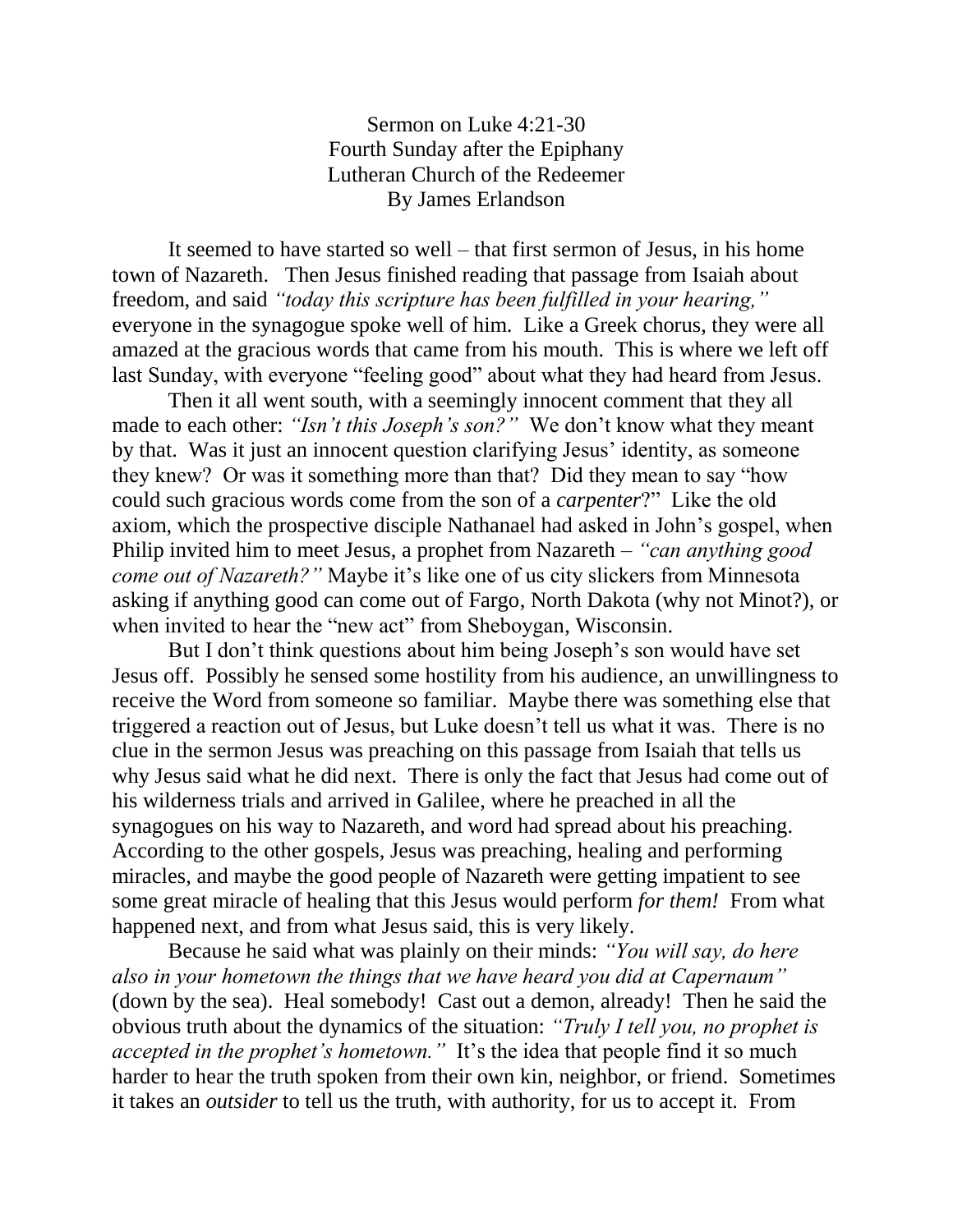someone we know too well, or steps outside their role, we might ask, *"Who do you think you are, telling me what's what? I knew you when you were just a kid!"*

So then Jesus really got on a roll, quoting Old Testament scripture about the prophets Elijah and Elisha, when *only foreigners were healed by God's prophets!* When there was a famine in the land, there were many widows in Israel, but God sent the prophet Elijah to a widow in the foreign city of Sidon, who shared with Elijah her last morsel of food, and so she and her son were saved from starvation. And then there was that general called Naaman, who was a *Syrian* of all things, who had defeated the Israelites in battle and even had an Israelite servant girl, whom the prophet Elisha had healed of his leprosy, as commanded by God (against Elisha's better judgment)! So – no miracles for the people of Nazareth, by their own neighbor Jesus, only the truth, that God often sent prophets to do miracles for *foreigners* instead of *God's own chosen people* – which the men of Nazareth took as a great insult. So they were enraged, pushed him out of the synagogue, dragged him out of town and to the edge of a cliff, to throw him off the side. But for some reason they didn't finish the job (which is a very good thing, because that would be a very short gospel according to Luke if they had!). So Jesus walked through the midst of them and went on his way – all the way to Capernaum, where he would teach in *their* synagogue and cast an evil spirit out of a man who was possessed, and healed Simon's mother-in-law of a fever. So what did Capernaum have that Nazareth didn't have? I don't know, but now they had Jesus, very much alive, and doing miracles! We don't know if Jesus ever visited Nazareth again.

I don't want to dwell on the poor people of Nazareth, who never got to enjoy the fame of their home town hero or witness an actual miracle from his hands. Jesus was not the bringer of a *Traveling Salvation Show*. The mistake the people made in that synagogue of Nazareth was the *sin of feeling entitled.* And that is where the gospel meets us today, you and me, in the Lutheran Church of the Redeemer (or any Christian church in America)! Because, truth be told, don't you and I really think that if Jesus were to show up to preach here today, that he would preach some powerful words of healing and affirmation because of our faith? Haven't we hung in there, for 125 faithful years, through thick and thin, a Great Depression, the Great White Flight to the suburbs, and a multitude of blizzards? Well, maybe we wouldn't expect Jesus to actually praise us for our faith – but we wouldn't mind the usual Lutheran sermon of sin and grace! And wouldn't we expect at least a teeny, tiny miracle, at long last? Some kind of sign in response to all those centuries that Christians have gone without a visible sign of Jesus' power, with only the gospel stories of what *other* people got to witness over 2000 years ago, and not us? Don't we also feel somewhat entitled, just like the good people of Nazareth – who helped raise that precocious Jesus kid from the beginning?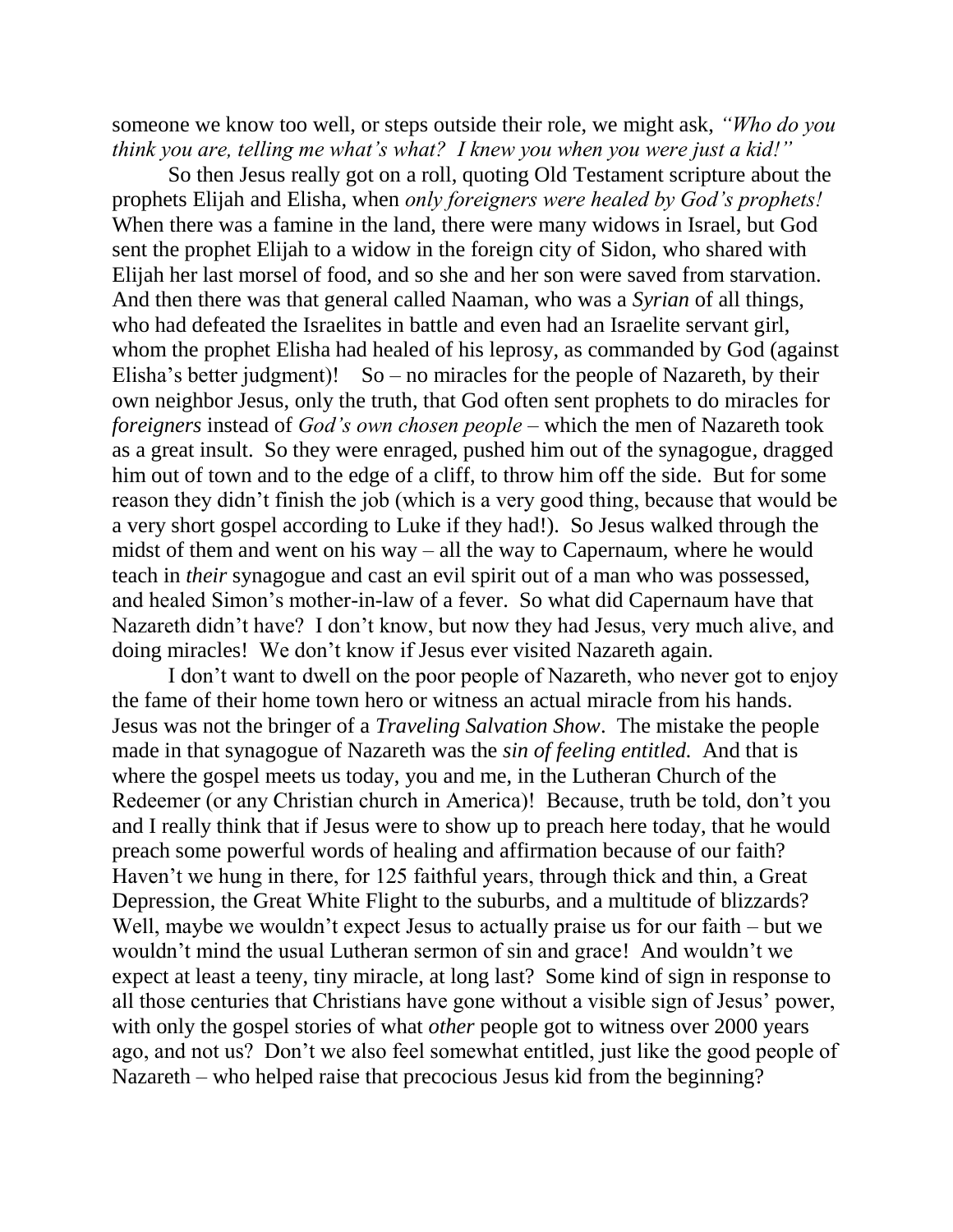But no, we are not *"entitled"* to anything like that. Because the good news of God's amazing grace, the gift of the gospel, and miracles of healing always come as a *surprise*, as a gift from God, to people who never have an inkling of expectation that something good could ever happen to them! (Sometimes the gift of healing or of good news even comes to us – but it's always a surprise!)

Then there's that other sin of the Nazarenes – being offended when *foreigners* experience the miracles of God, before they do. I wonder if this is a sin that we share? Today there is a lot of tension in the public discourse of our nation (and in the world) about foreigners fleeing conflict in their own countries, and seeking refuge in new lands. Should they be welcome here, among us - especially if they aren't Christian, if they are Muslim, associated with the religion professed by the extremists (whom we fear)? But what happens when God uses the foreigners we don't understand, from south of the border or across the oceans, to teach us something about compassion and grace? The result is that we may feel convicted, and be moved to change our point of view – or we harden our hearts, and lash out at those whom we do not understand. I guess that's the choice we have – in the coming presidential elections, and as Christians of the Church.

I guess the preacher's instinct is to end the sermon with some good news – but it's hard to do with a gospel passage such as we have today. We end the story feeling disturbed by the people's angry response to Jesus' preaching, and even more disturbed by the words that came from Jesus' mouth! We can be inspired only by the insight that Jesus gives into the heart of God: God's priority in granting healing and the gift of salvation to whoever needs it most – whether they be God's own chosen faithful (either Israelite or Lutheran!), or the most pagan of all foreigners! Wherever God finds suffering, or faith, or openness to the gifts of God, by whatever name, that is where salvation comes! And Jesus' gift is the courage and willingness to share this truth, even at the expense of the good will of his own kin, his own neighbors from his own hometown. Even at the distress of his own faithful disciples and followers, Jesus speaks the truth of God! Perhaps that's the good news today! It's the good news that disturbs us, the truth of our own sin, our own feelings of entitlement, which get in the way of the good news, barriers to our own salvation! It's the truth of God's love, which passes all our understanding.

So, hard lessons are seldom popular, except in hindsight. The truth usually disturbs us too much when we first hear it! But hard truths that disturb us are the only way we grow! Without tension, there is no resolution; without conflict there is no true peace. The tension of truth can bring us clarity, if we look for it, instead of just being stubborn – like the people of Nazareth, who struck out in anger at what Jesus said, instead of asking what he meant, and seeking to learn from him something about God's love for all people – foreigners included. So today Jesus